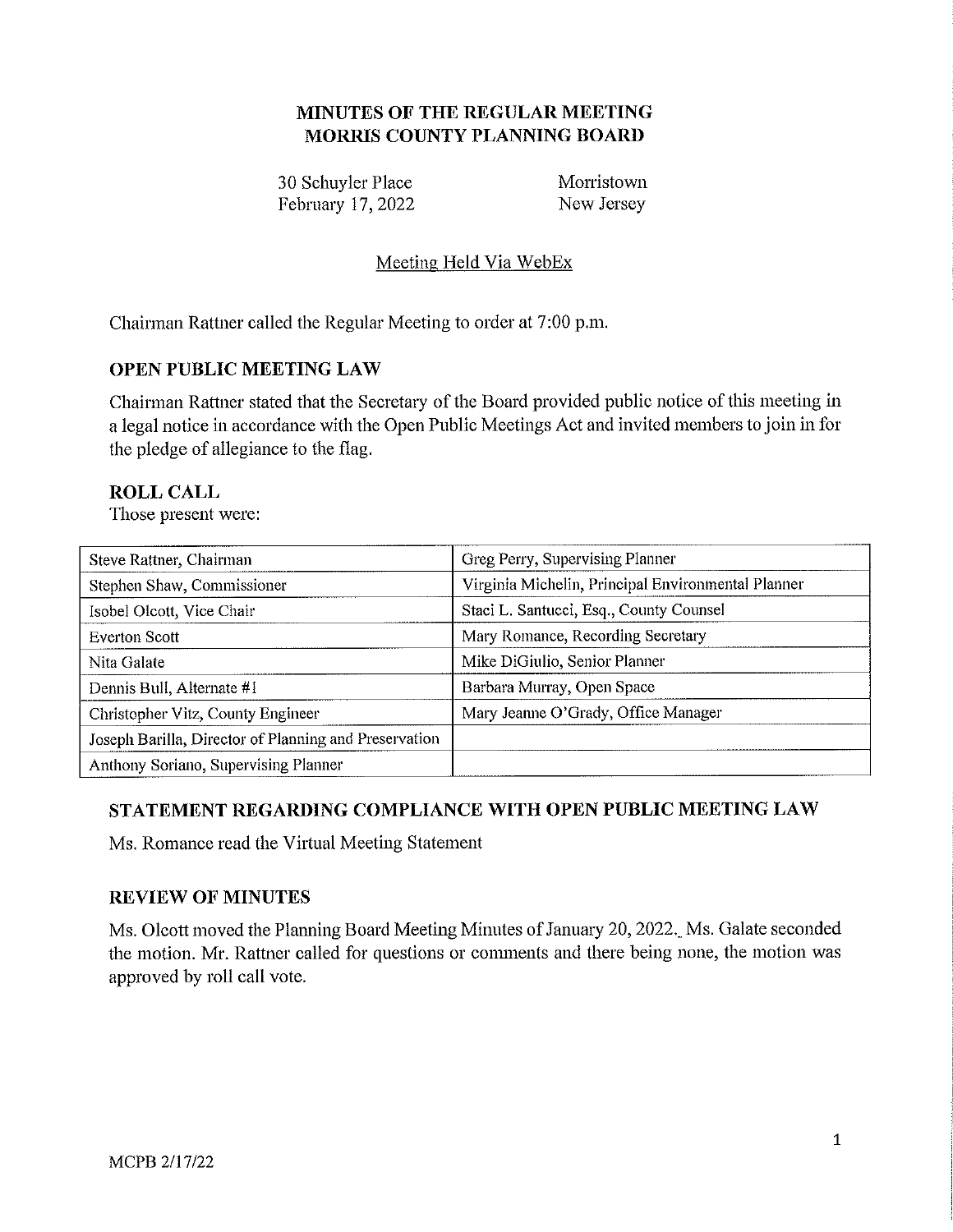#### **ROLL CALL**

| <b>VOTE</b>                           | Aye         | <b>Nay</b> | Abs.        |
|---------------------------------------|-------------|------------|-------------|
| Steve Rattner, Chairman               | X           |            |             |
| Stephen Shaw, Commissioner            |             |            | $\mathbf X$ |
| Tayfun Selen, Commissioner Director   | ٠           |            |             |
| Thomas Mastrangelo, Commissioner Alt. |             |            |             |
| Isobel Olcott, Vice Chair             | X           |            |             |
| Ted Eppel, Secretary                  | .,          |            |             |
| <b>Everton Scott</b>                  |             |            | X           |
| Nita Galate                           | $\mathbf X$ |            |             |
| Christian Francioli                   |             |            |             |
| Dennis Bull, Alt.1                    |             |            | X           |
| Mohamed Seyam, Alt.2                  |             |            |             |
| Christopher Vitz, County Engineer     | $\mathbf X$ |            |             |
| Roslyn Khurdan, (County Engineer Alt) |             |            |             |
|                                       |             |            |             |

## **DIRECTOR'S REPORT**

The Director's Report for January 2022 was reviewed and accepted by the Board and will be placed on file.

#### **REPORT OF FUNDS RECEIVED**

Funds received for January 2022 totaled \$16,770.

#### **FUTURE MEETINGS**

Mr. Barilla reported that there was a County Planner's Association meeting on Februaty 18, 2022 and that there will be a future meeting with the County Planners Association and the DEP regarding wastewater. Additional meetings with various organizations are also anticipated.

 $\overline{\phantom{a}}$ 

÷

 $\ddot{\phantom{a}}$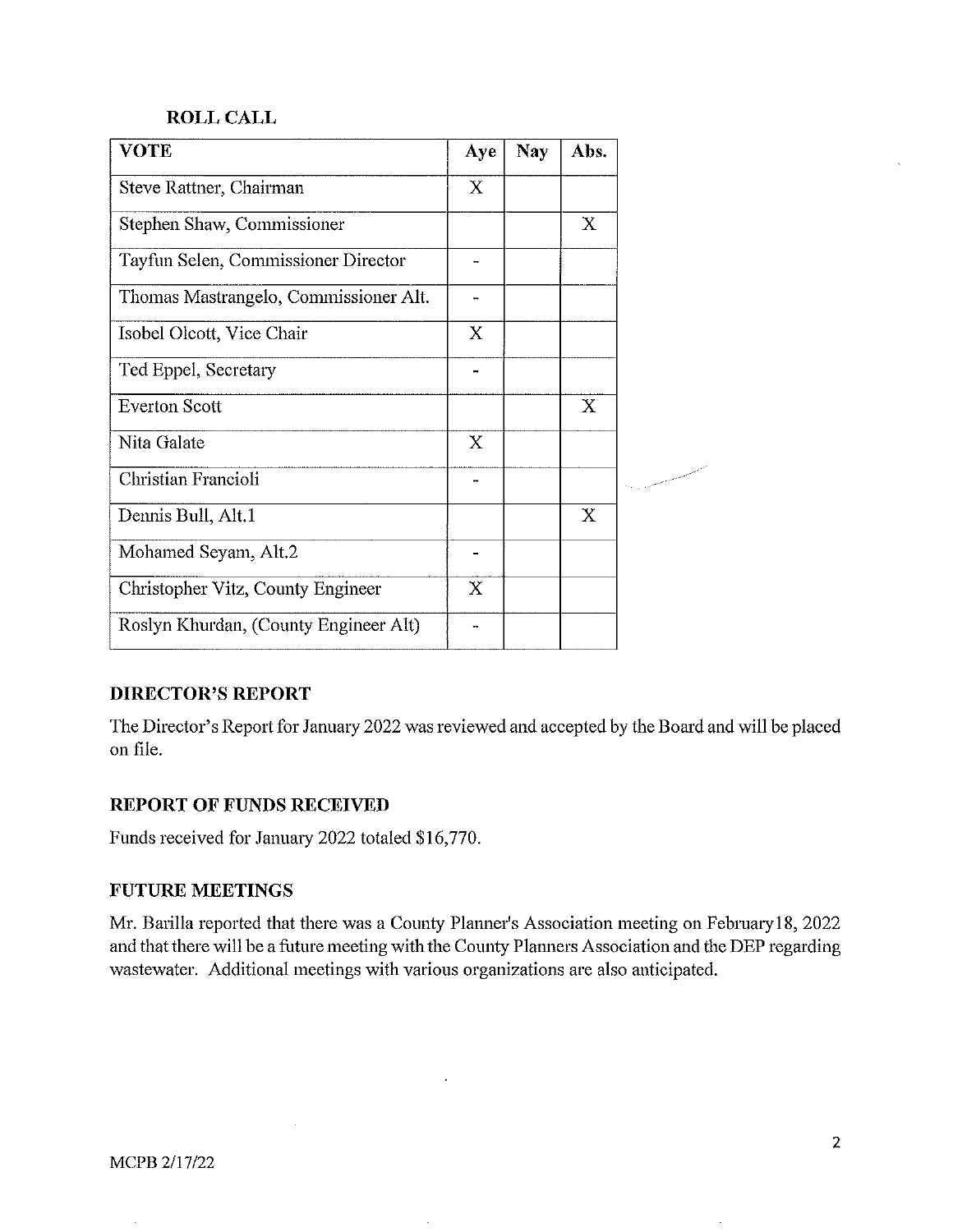## **COMMITTEE REPORTS**

### **Environmental and Watershed**

*County Watershed Management Plan* – Mr. Barilla reported that county planners continue to meet with NJDEP officials. Revisions to plans are ongoing and updated build-out analysis is being conducted.

*County Watershed Activities - Mr. Barilla reported that on March 19, 2022, the Whippany River* Watershed will be doing a cleanup in Morristown by Bethel Church. Mr. Barilla reported the Rockaway River Watershed Cabinet is becoming active again and he will have more information at the next meeting.

### **Land Subdivision and Zoning**

*Developments Reviewed-* Ms. Olcott reported the Board met on February 14, 2022 and there were only a couple minor projects. Ms. Olcott commented she had no specific report for the Board.

Ms. Olcott made a motion to approve the Report of Actions Taken on Development Plans for January 2022. Mr. Vitz seconded the motion, and it was approved by roll call vote:

| <b>VOTE</b>                           | Aye            | <b>Nay</b> | Abs. |
|---------------------------------------|----------------|------------|------|
| Rattner, Chairman                     | X              |            |      |
| Stephen Shaw, Commissioner            | X              |            |      |
| Tayfun Selen, Commissioner Director   |                |            |      |
| Thomas Mastrangelo, Commissioner Alt. |                |            |      |
| Isobel Olcott, Vice Chair             | X              |            |      |
| Ted Eppel, Secretary                  | $\blacksquare$ |            |      |
| Everton Scott                         | Χ              |            |      |
| Nita Galate                           | X              |            |      |
| Christian Francioli                   |                |            |      |
| Dennis Bull, Alt.1                    | X              |            |      |
| Mohamed Seyam, Alt.2                  |                |            |      |
| Christopher Vitz, County Engineer     | X              |            |      |
| Roslyn Khurdan, (County Engineer Alt) |                |            |      |

## **ROLL CALL**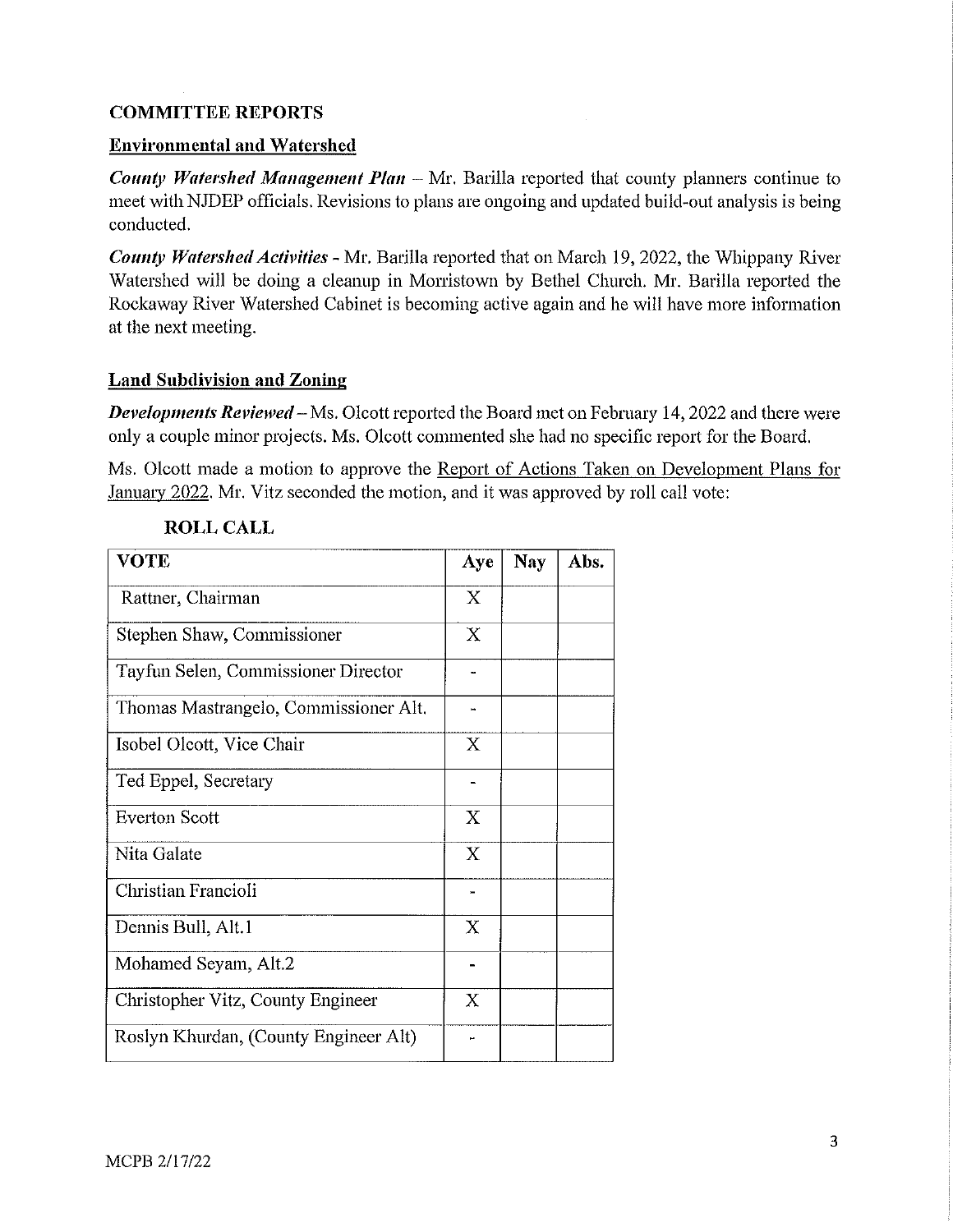### **Legislative and Municipal**

*Recent Legislation* – Mr. Soriano reported that over 6,400 bills have been introduced for the new legislative session and that nearly all are reintroductions of bills previously introduced but not adopted in the last legislative session. About 250 of over 500 bills being tracked by the Board in the last session have been reintroduced or are in process of reintroduction and additional reintroductions are anticipated.

Of new bills, Mr. Soriano reported on **S757,** which would authorize special occasion events at certain farms on preserved farmland under certain conditions. Commercial farms with \$10,000 in products sold annually would be allowed to hold special events, provided they not interfere with the production of the preserved farmland and not cause "significant and direct negative impact on surrounding properties. Farms with \$10,000 to \$100,000 in sales could hold 15 events per year, of which two may have 250 guests or more in attendance. Farms with over \$100,000 in sales could hold up to 26 events per year, of which six could have 250 or more guests in attendance. The area of an event would be limited to the greater of 2.5 acres up to a maximum of 5 acres. Events must be held on Friday, Saturday, Sunday or on Federal or State Holidays. Parking must be provided on site. The owner would have to apply to the entity to which the development rights have been transferred for approval.

*Master Plan* & *Land Use Ordinance Monthly Reports* - Mr. Soriano reported that no new municipal master plan elements/amendments were received during the reporting period.

*Land Development Report* - Mr. Soriano reported five proposed ordinances were received and two ordinances have been adopted. The most significant is Hanover, which is changing permitted maximum improvement cover in all residential single-family districts. Allowable coverage will vary based on lot size and the definition of impervious will be altered to include porous pavement, mulch and gravel along with other surfaces as impervious cover. Mr. Shaw noted that pervious cover often becomes impervious over time; he anticipates more municipalities will be adjusting their ordinances accordingly.

## **Long Range Planning**

*Farmland Preservation Plan Element* – Mr. Soriano reported than an update of the Farmland Preservation Plan Element has been in the works since 2020. Staff provided chapters and data to augment the work of a consultant hired by the Preservation Trust, which is completing the plan in accordance with the approved State Agricultural Development Board (SADC) plan format requirements needed to continue SADC funding. Staff has edited two preliminary versions and a final draft will be presented to the County Agricultural Development Board (CADB) in March for their review. Once the CADB approves a plan, the SADC will get that version, allowing funding to continue uninterrupted.

The Board will then get the draft for their review and adoption. Like all master plans, once the Board approves the draft, it will have to be sent to the municipalities for their review and comment, followed by a public hearing. Adoption by the Board is likely by the end of the year.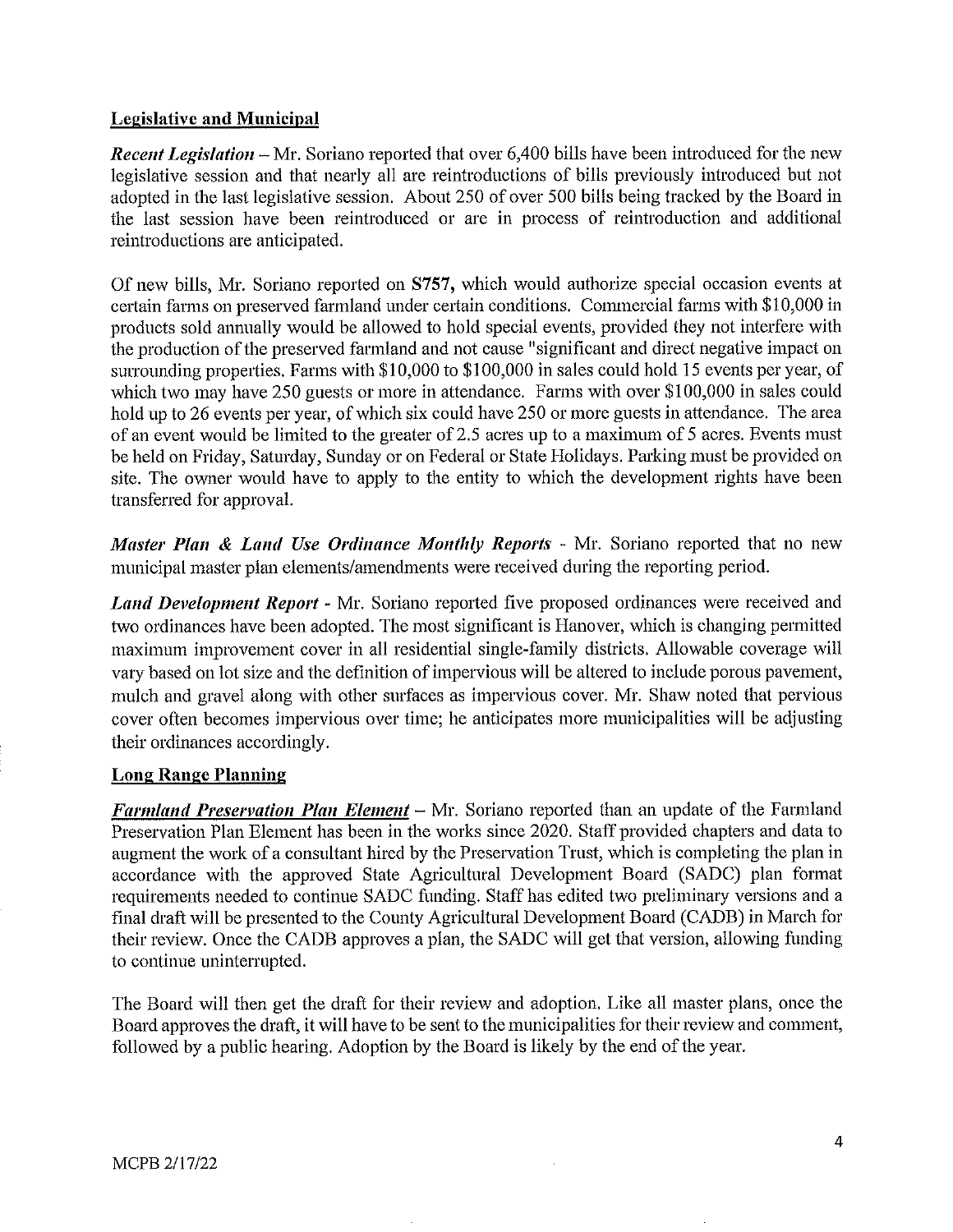*Open Space Plan Element -* Mr. Soriano reported that data is being collected for the eventual preparation of a new County Open Space Plan Element, which was last updated in 1988. Since then, there have been major changes to Green Acres, other new forms of funding, new conservation organizations/non-profits and new emphasis on the preservation of open space for recreation and other reasons. He noted that the major efforts of the County under the Preservation Trust that are not included in the 1988 plan will be documented, as will the major changes that have occurred in the County Park system and in municipal open space.

One of the major orders of business currently being worked on is development of an up-to-date inventory of municipal open space, as well as an update of state, federal, county, and nonprofit open space holdings. Staff is presently compiling data, including a review of local open space elements, to identify each local parcel. The intent is to provide this inventory to municipalities for local confirmation of the data. Staff is also preparing preliminary text on non-inventory items.

# **LIAISON REPORTS**

*Lake Hopatcong Commission* – Mr. Barilla noted that once he has the meeting minutes, they will be posted to the Board's folder.

# Lake Musconetcong Regional Planning Board (LMRPB)

Mr. Rattner reported that he was advised that the Lake Musconetcong Property Owners Association has raised enough funds to make sure the four area towns will have their police cars equipped with proper water rescue units.

# *Musconetcong River Management Council (MRMC)*

Mr. Rattner reported the Department of Interior, through the National Park Service, is requesting the New Jersey Commissioner of the NJDEP to eoordinate a meeting between the various Wild and Scenic Rivers agencies to discuss increased cooperation between agencies with different responsibilities. A member of the Musconetcong River Management Council has also requested a meeting with the NJDEP Commissioner about the aquatic invasive species planning update which will address the New Zealand Mud Snail, an invasive species that will affect the health of many low flow rivers and which is harmful to trout. The Department of Interior is pushing the NJDEP to develop a statewide plan that will increase eligibility for federal aquatic invasive species funding.

# *Morris County Open Space Trust Fund*

Ms. Galate reported that the reorganization meeting will be held on March 16, 2022.

# **Trail Construction Trust Fund Committee**

Ms. Olcott reported that a meeting was held on February 10, 2022, to discuss the possibility of changes to their rules, which will have to be approved by the Commissioners before she can report them to the Board. The schedule for applications will remain the same as before and the applications will start to be released in May 2022, with a deadline of June 30, 2022. Applications will be reviewed for funding recommendations at the end of October. Ms. Olcott reported their allotment for grants will allow \$1.6 million in funding in 2022.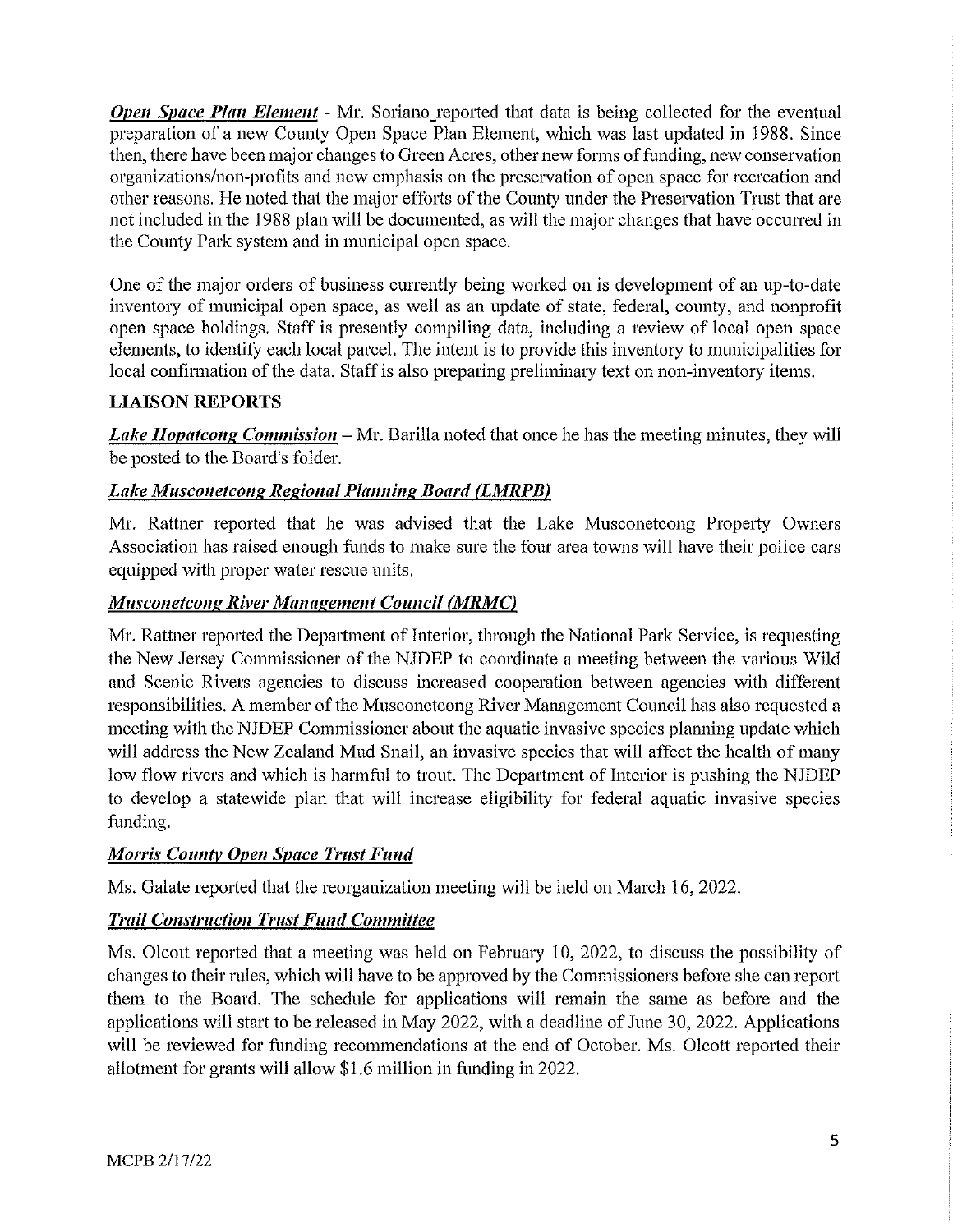### **CORRESPONDENCE AND REPORTS RECEIVED**

Mr. Barilla had nothing to report.

#### **REPORT OF MEETINGS**

Mr. Barilla reported that he will be meeting with the County Administrator and Meghan Hunscher in the next month or two to discuss development of an Economic Development Plan for Morris County. He noted that the Highlands Council will be providing some grant funding for this effort. He stated the key focus will be smart growth for industty and continuing to grow the County, noting the County College of Morris's (CCM) recent investments in high tech training. Commissioner Shaw reported that the County will be expanding the Morris County School of Technology to accommodate an additional 500 students. The new \$25 million facility will be constructed on the CCM campus. \$18 million of this funding is from a grant from the State of New Jersey. The school will be concentrating on entrepreneurship and supply chain logistics.

### **OTHER BUSINESS**

Meghan Hunscher, President and CEO of the Morris County Chamber of Commerce and Morris County Economic Development Council gave a brief overview of her involvement in the development of the Highland Region Economic Sustainability Plan (Plan). She noted the opportunities and concerns addressed in the Plan and the potential for counties to advance economic development in the Highlands Region (Region). She introduced Matyjude Haddock-Weiler, staff of the Highlands Council (Council) and project manager for the Plan.

Ms. Haddock-Weiler reported that the intent of the plan is to focus residential, commercial and industrial development and redevelopment in areas defined by the Council as appropriate for that development, while working within the constraints of the Highlands Act rules. She noted that developing an economic plan for the Highlands was always a Council responsibility. She stated that the Plan includes economic development goals, and that the development of an economic development plan began in 2019 due to a recommendation in a review of the Highlands Regional Master Plan in 2018.

She stated that the focus of the plan is to direct new development and redevelopment to existing brownfield and greyfield sites. She also noted that the lack of new housing in the region is an impediment to economic growth and that housing and employment need to be better coordinated. She reported that the Plan includes an economic profile for the region, a guide for development of target industries, an action plan matrix and a description of potential partners needed to implement the Plan.

She described the major goals of the Plan, which focus on providing greater awareness of the Region's economic assets and quality of life, awareness of the Council's purpose, strengthening the Council's role in regional planning assistance and supporting the Region's existing target industries and small businesses. She then noted the availability of the Council to provide assistance to municipalities in meeting the goals of the Plan.